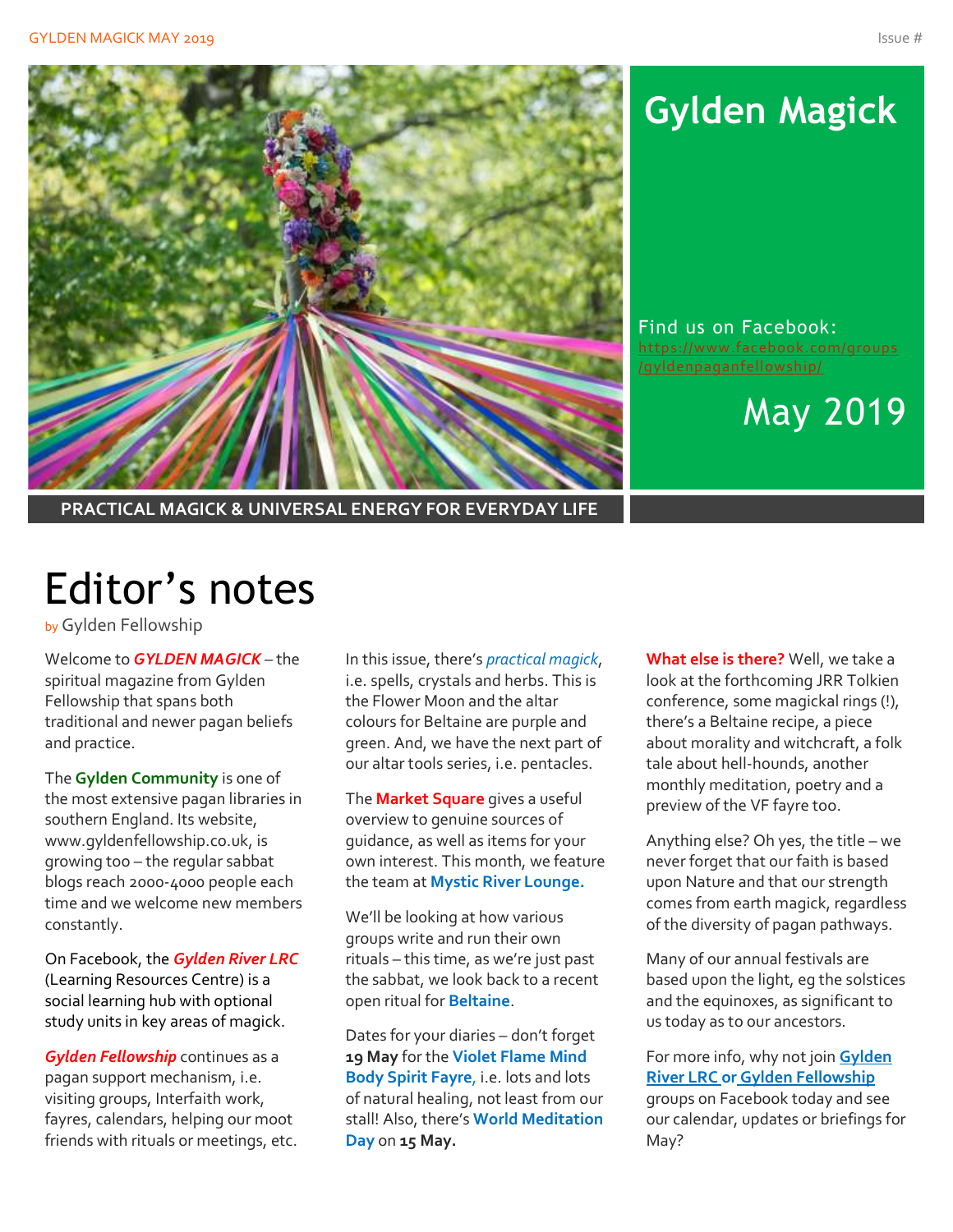# Contents: May 2019

| <b>Monthly features</b>                                            | Pages 3-5   |
|--------------------------------------------------------------------|-------------|
| <b>Crystal healing - Citrine</b>                                   |             |
| <b>Spellwork - Daisy magick</b>                                    |             |
| Kitchen witchcraft - Beltaine (Mushrooms & goat cheese)            |             |
| <b>Herbal healing - Cowslip</b>                                    |             |
| <b>Altar tools - Pentacle</b>                                      |             |
| <b>Meditation - Starseeds</b>                                      |             |
| The Market Square by Kate May, Mystic River Lounge                 | Page 6      |
| April photos - pictures from the Wandering Witches' Fayre          | Page 7      |
| <b>Sparkly reflections by Rebecca</b>                              | Page 8      |
| Spi-rituality - Celebrating Beltaine with Basingstoke Pagan Circle | Page 9      |
| The Storyteller's archive - Black Shuck                            | Page 10     |
| Good witch/bad witch: morality in witchcraft by Jonathan Argento   | Pages 11-12 |
| More Than Memory: JRR Tolkien conference by Gylden Fellowship      | Page 13     |
| Preview: Violet Flame MBS Fayre by Ruth Wilkinson                  | Page 14     |
| <b>Magickal rings by Gylden Fellowship</b>                         | Page 15     |
| <b>Gylden contact info</b>                                         | Page 16     |



KEEP IT DOWN, WE DON'T<br>WANT THE RIOT SQUAD IN!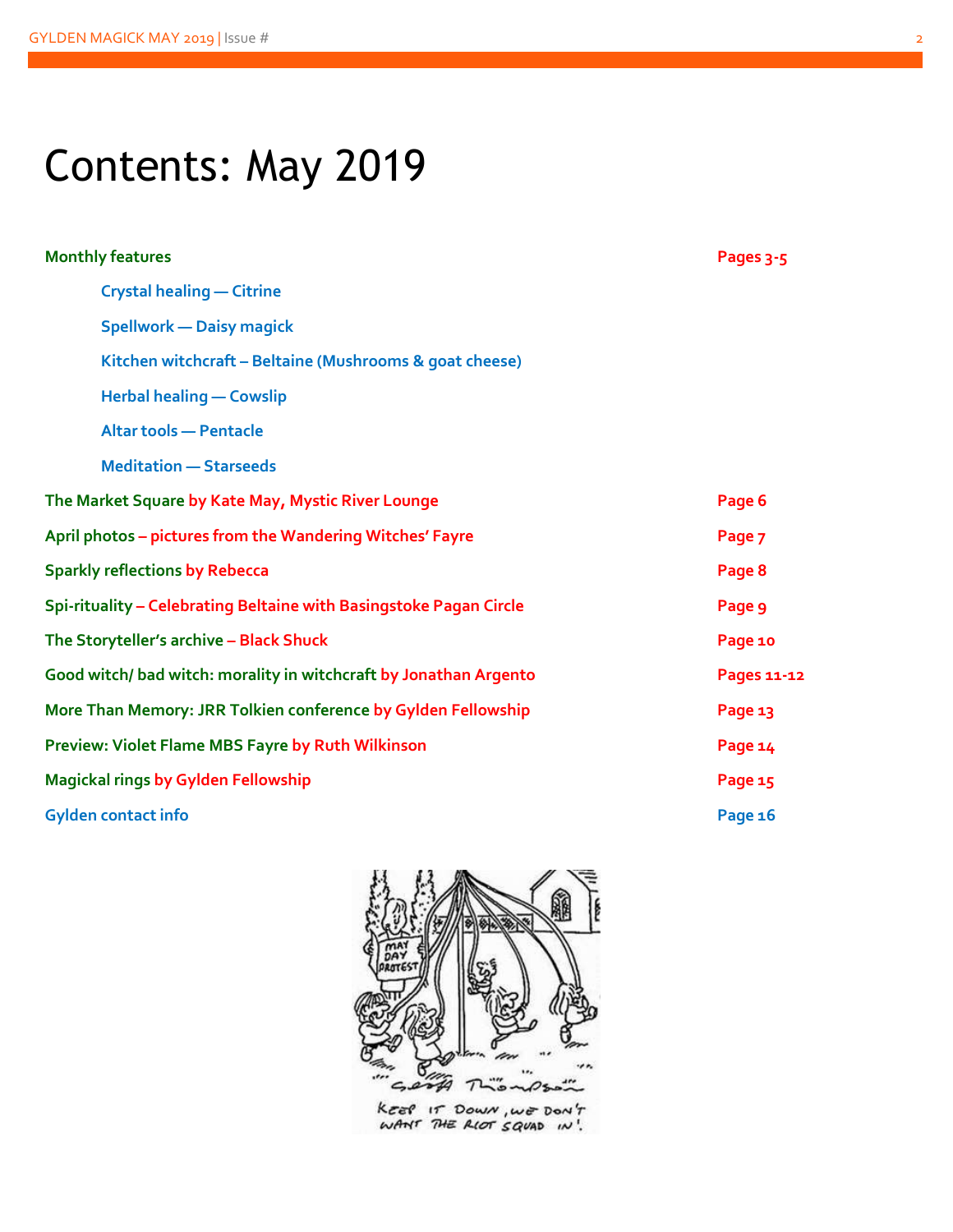### **Spell of the month: daisies**

In keeping with the Flower Moon, here's a flower spell that involves one of the most common plants – daisies. The name, daisy, comes from a Saxon term, *dæges eage*, which means day's eye - after the flower's ability to open its petals by day and close them by night.

Early Christians used to describe daisies as the tears of Mary, but what is true is that daisies are everywhere at this time of year (at Beltaine) and it is common to find children making daisy-chains. And here is a magickal use for them, which will relieve daily stresses and anxieties.

**Set-up**: a clear glass bowl filled with spring or mineral water, a bunch of daisies and symbols of the elements. If possible, do this spell during the evening, when you want to release the strains of a busy day.

- Put the daisies in the bowl of water.
- Prepare yourself for magick by turning off any electrical gadgets and putting the phone on recording.
- Invoke the elements, using the symbols on your altar/table.
- Take the bowl of daisies and put it in front of you.
- Empty your mind and look only at the daisies.
- Breathe in and out slowly and regularly.
- Imagine the daisies' essence coming into you each time you inhale and the stress leaving you every time you breathe out.
- Chant these words:

*Through the daisy's power, a simple spell is done, My daily stresses and my strains have left me – every one.*

Release the elements, leaving the bowl of daisies on the altar. You should be feeling much better and lighter of spirit.



### **Crystal of the month: citrine**

Last month, we looked at malachite – this month is citrine – a yellow/ orange form of quartz, which is akin to the sunstone as a regenerative stone (its name derives from the French for lemon). The colour comes from its iron hydrate content and it is commonly found in across the world in clusters or as citrine points. Citrine jewellery has been found from ancient Greece and Rome. The **healing uses** include the following.

- It absorbs and cleanses negative energies. I've used citrine many times over the years to help people replace sadness, depression and anxiety with happy, joyful thoughts.
- As a bright yellow crystal, it helps the nerves and has a positive effect overall, particularly with selfconfidence.
- Physically, it aids with stomach and urinary tract issues.
- Mentally, citrine helps with the processing of data and analysing problems.
- Citrine is generally good for people who are attuned to Nature or other environmental influences.

As a **magickal tool**, citrine can be handy in these scenarios.

- It deflects psychic attacks.
- It can be used as a booster for environmental spells.
- As might be expected from a stone that fights depression or fear, citrine is best used with the crown chakra, but can also be used at the solar plexus chakra to move energy upwards.
- It's good for helping people achieve inner calm for meditation or trance.
- If you wear a citrine pendant, it helps to stop anger and balance emotions.

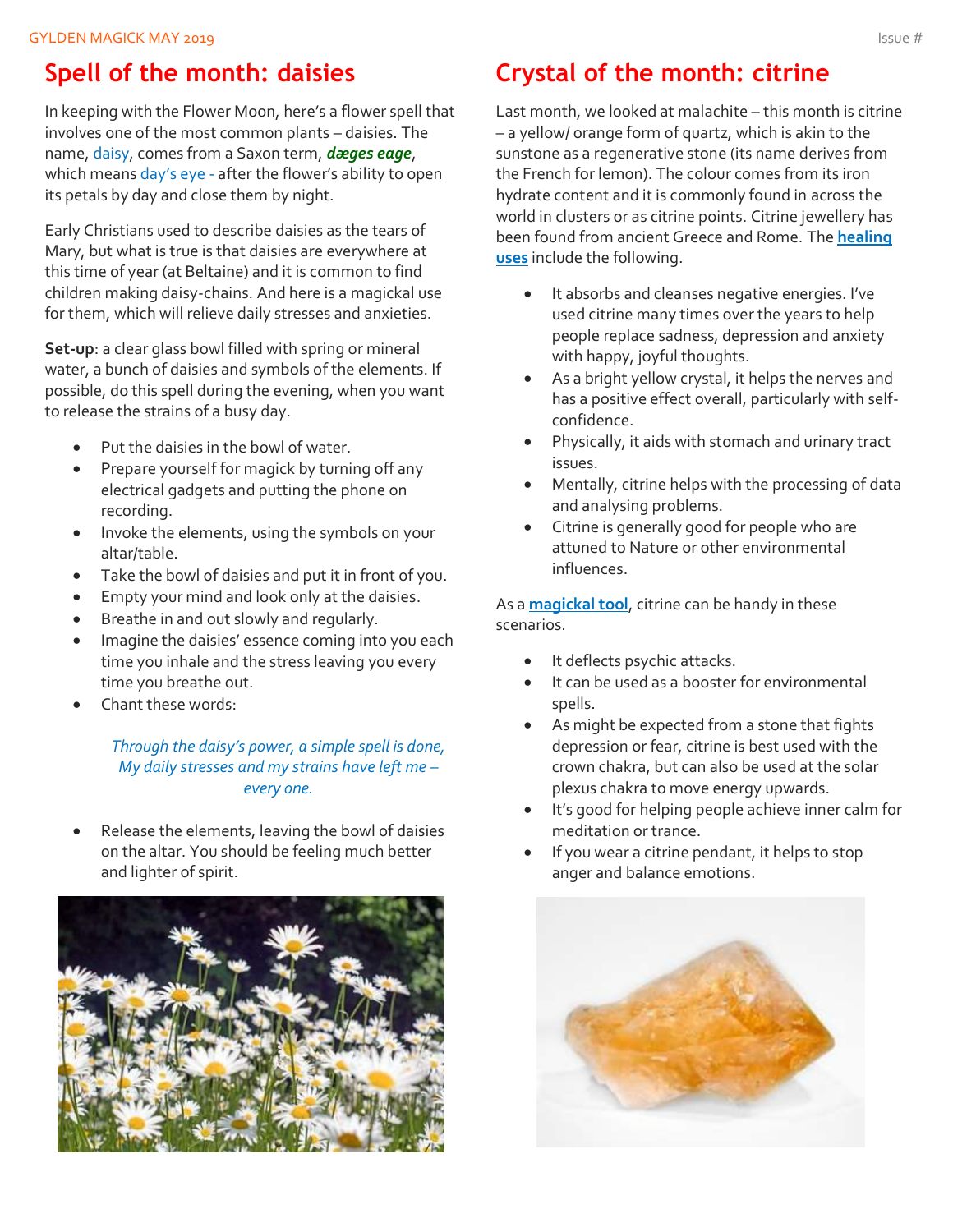### **Herb of the month: cowslip**

Cowslips (primula veris) are part of the same family as primroses and other primulas, growing wild in the spring in meadows and shady areas too. It is beloved of birds and cowslip seeds often turn up in wild bird seed mixes. For the healing witches among us, it is the cowslip flowers, leaves and roots that can be used for **these ailments**.

- The flowers are good for skin problems, eg acne or eczema.
- The leaves have a sedative property against insomnia.
- Hyperactivity or nervous anxiety in children.
- As an expectorant against colds, coughs or phlegm in colds.
- As a treatment for kidney problems or UTI.

**How to use a cowslip** is often the question, but the best ways are shown below. It should be noted that cowslip remedies should not be used by pregnant women or those using anti-coagulative medications.

- A salve or cream, derived from its flowers, is good for the skin.
- Put the leaves in an infusion for better rest or sleep.
- Put the flowers in an infusion for younger folk it's a milder sedative than the leaves.
- The roots are used to make an expectorant or tincture against colds, flu, asthma or, even, whooping-cough.
- A poultice of the flowers helps with bruises.



### **Recipe of the month: Beltaine**

Beltaine marked the end of winter farming and heralded the start of summer, so that sheep or goats could be moved to upland pastures. Stocks of dried meat from the winter would have been low and the start of May was a chance to use fresh vegetables, oatmeal or cheese. Goat cheese was known to be a traditional food for the mid-European Celts and here is a vegetarian recipe for Beltaine.

#### **Ingredients**

12oz field mushrooms

- 1 garlic clove, chopped
- 2oz soft goat cheese, cut into 4 circles
- 2 tbsp fresh parsley, chopped
- 2 tbsp fresh tarragon, chopped
- 2 tbsp fresh marjoram, chopped
- 2 tbsp fresh chives, chopped
- Salt and pepper
- 2 tbsp white wine (optional)

#### **Method**

- 1. Clean and slice mushrooms.
- 2. Heat 2tbsp oil in a pan
- 3. Cook garlic, mushrooms and chives on a medium heat until tender, adding salt and pepper.
- 4. Lift mushrooms out of the pan onto a baking tray in 4 heaps.
- 5. Put a goat cheese circle in the centre of each.
- 6. Cook at 200ºC until the cheese melts and browns slightly.
- 7. Wash and dry the herbs and divide into  $4$  equal portions on plates.
- 8. Warm the white wine and add any pan juices.
- 9. Put the mushrooms and cheese onto each plate and pour on the wine.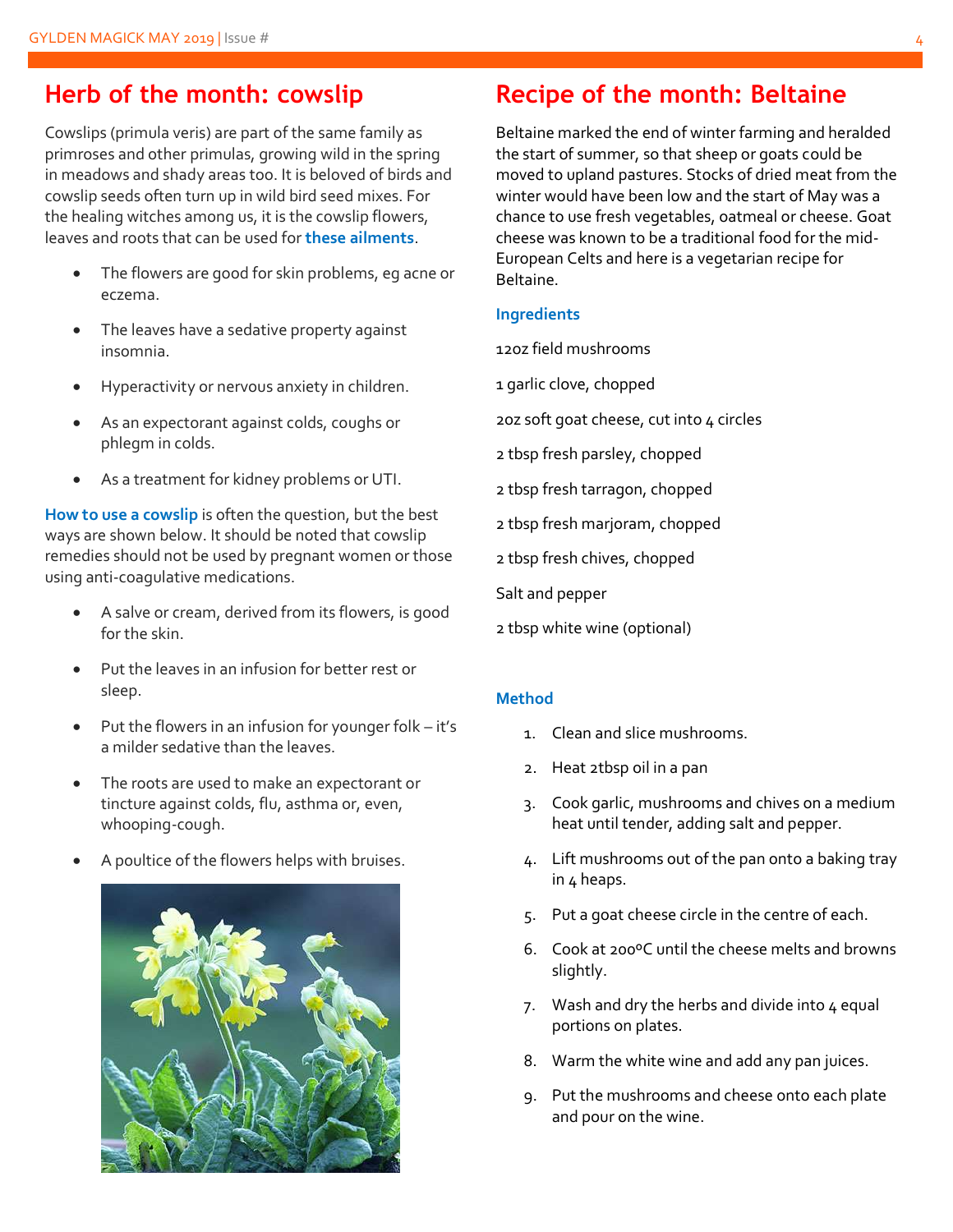### **Altar tool of the month: pentacle**

OK then – last month, we looked briefly at cauldrons, but let's spend a little time on pentacles. A pentagram is a five-pointed star and a pentacle is a pentagram enclosed within a circle. The pentacle is an ancient symbol and has been found in the cultures of ancient Egypt, Babylon, China and Greece. The symbolism encompasses life, love, light and unity. Within paganism, the pentacle covers:

- a) The directions of north, south, east and west and the spirit (at the top).
- b) The elements of earth, fire, water, air and æther.
- c) The circle means a connectivity between the points and the love for Nature.

Commonly, the pentacle represents mystic knowledge, but it is also a tool of protection from those who would attack you. So, it might be a free-standing talisman or engraved/ painted onto a disc, but many pagans also have pentacles on rings, pendants, charms and bracelets too. You can **make a pentacle** out of anything, including material or sticks, but there are specific correspondences.

- 1. A wooden pentacle shows the connection to Nature.
- 2. A silver pentacle is linked to lunar energy and enhances psychic work.
- 3. A golden pentacle is said to help energy and wisdom.

#### Here are some **common magickal uses.**

- 1. When running a spell that requires directional energy, a pentacle can focus your intent.
- 2. As mentioned, a pentacle protects you from adverse energy or malign spirits during rituals or active magick.
- 3. Similar to a witch-bottle, a pentacle placed at the edge of your property will protect the residents and home itself.
- 4. It can be used to summon spirits.
- 5. It can be used to charge crystals or other altar tools.
- 6. Within a wider portal, you could use it to invoke cosmic energy.

### **Monthly meditation: starseeds**

Let's start by considering what is meant by a starseed. In short, **starseeds** are advanced beings that originate from far-distant stars and galaxies Their purpose is to help the Earth into a new golden era. Such folk are highly evolved with an aura of deep wisdom, who live among us. This meditation touches on their essences.

- 1. Start with some long, deep breaths.
- 2. As you exhale, focus on your chest and imagine a bright yellow chakra that glows and spreads to fill the rest of your body.
- 3. You are standing on a mountain-top in the evening, the sky is clear and full of stars and you are bright with inner energy.
- 4. Look up at the infinite expanse of sky and lock your eyes on the Orion constellation
- 5. You find yourself rising and being pulled by the group of stars toward them, faster and faster through the cosmos. The Earth is just a ball of blue far away.
- 6. You have reached the belt of Orion and see the true sizes of the stars.
- 7. Each one is like our sun, but their rays don't hurt your eyes.
- 8. Despite the heat, they are inviting you to join with them and you become as one with the stars – your inner glow matches their cores and you see planets revolving around you in the distance.
- 9. Rest in this awareness and, when ready, rise gently to return to the Earth, awakening on the mountain-top with the star memory in your soul.

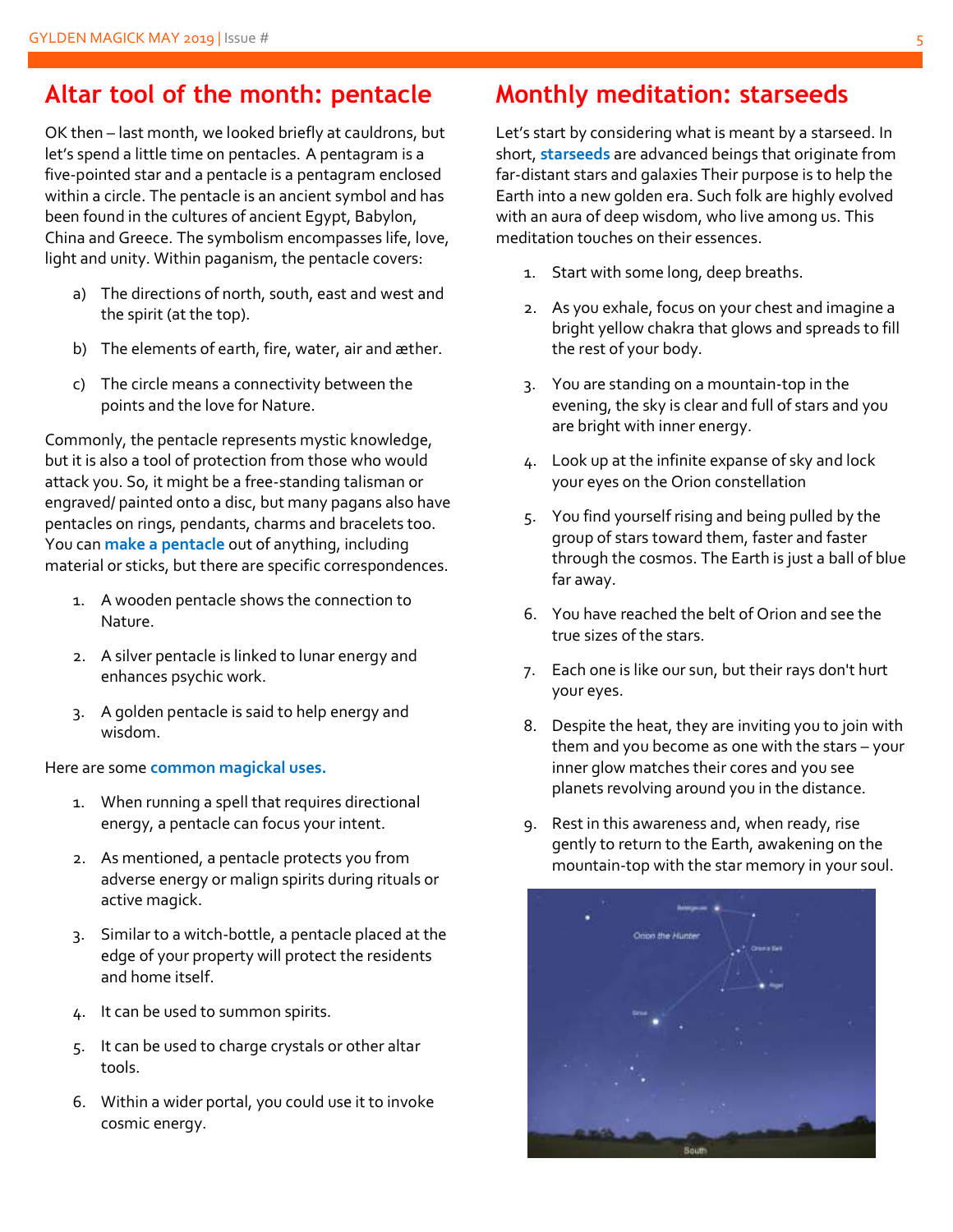# The Market Square: Mystic River Lounge

In last month's issue of *GYLDEN MAGICK*, we met the Bang to Rites Drummers, in the town square on market day. This month, we're meeting Kate and Paula from **Mystic River Lounge**. Let's try to visualise the scene. It's market day in a small country town and the traders are setting up their stalls, putting out their stocks. As you read further issues of *GYLDEN MAGICK,* so we'll introduce you to lots more traders, but for now, they're here and putting up their stands. It's a lovely sunny day in the town square, with cobbled stones underfoot and an Eleanor Cross in the centre. There are old buildings all around and roads off to the side. So, let's listen to **Kate May,** to introduce us to **Mystic River Lounge.**

We are two best friends that came together through the mysteries of the universe and created Mystic River Lounge, a spiritual coffee shop with a mystical twist, in Cosham, near Portsmouth in Hampshire.

Both psychic mediums and tutors, we work together and separately. Our backgrounds are similar but different! Paula started seeing spirit at the young age of 9 and has had a lot of paranormal activity throughout her life. Her dad was very much into spiritualism and the healing; when he passed, Paula's mentor was able to help him cross over peacefully. Her mum was very different, but this didn't stop Paula from pursing a life of spiritualism.

After training with the Joseph Carey Psychic Foundation, and other tutors, Paula eventually branched out on her own and started teaching psychic development and healing. She has been involved in ghost hunts and other paranormal investigations. Paula has trained in hypnotherapy, past life regression, Indian head massage and is currently studying acupressure.

Kate had an interest of all things psychic and spiritual from a young age, having her own tarot cards at 13 and working on the local pier at 15 doing astrology print-outs for a couple of mediums. Some 25 years later, this couple turned out to be her current partner's mum and step-dad! Also, after studying with the Joseph Carey Foundation, 10 years after Paula, Kate moved into holding her own psychic development classes and teaching tarot. Along with her partner, Colin, Kate travels across to America

doing readings. Kate works in London regularly with the psychic sisters at the well-known department store, Selfridges.

Both Kate and Paula are involved with their own chat show, *Loose Mystics*, via their Facebook page with the Youtube production, Spiritual Productions, on their own channel – *Kate May Modern Day Mystic*. Both Paula and Kate offer one-to-one readings, parties, Skype and phone readings.

The lounge is a spiritual coffee shop in the day, serving regular lunches, cakes, teas and coffees, including glutenfree cakes & herbal teas from a local herbal apothecary In the evenings. Some weekends, we host pagan sabbats, moots, psychic development classes, tarot courses, the Lotus Chakra Course, healing shares, free talks, drumming sound healing, monthly mediumship demonstrations and much more!

Throughout the day, in our specially-created private, back room, we offer readings, hypnotherapy, healing, reflexology, Indian head massage and body massage. We have weekly daytime meditation and development classes. We host outside events from people wanting to book the place and use it for their own workshops or talks Within the coffee shop area, we have a mystical gift shop selling crystals, incense, tarot cards, pagan gifts, birthday cards, books, jewellery – each week we have new goodies coming in!

#### **Contact info:**

For a full listing of all our events see our website, [www.mysticriverlounge.co.uk](http://www.mysticriverlounge.co.uk/)

Email: mysticriverlounge@gmail.com

https://www.instagram.com/mysticriverloungepsychiceve nts/

Twitter:<https://twitter.com/mysticriverloun>

Facebook: https://www.facebook.com/mysticriverlounge/ Tel: 07800734911/ 07706013621

Address: Mystic River Lounge, 117 High Street, Cosham, Portsmouth PO6 2PQ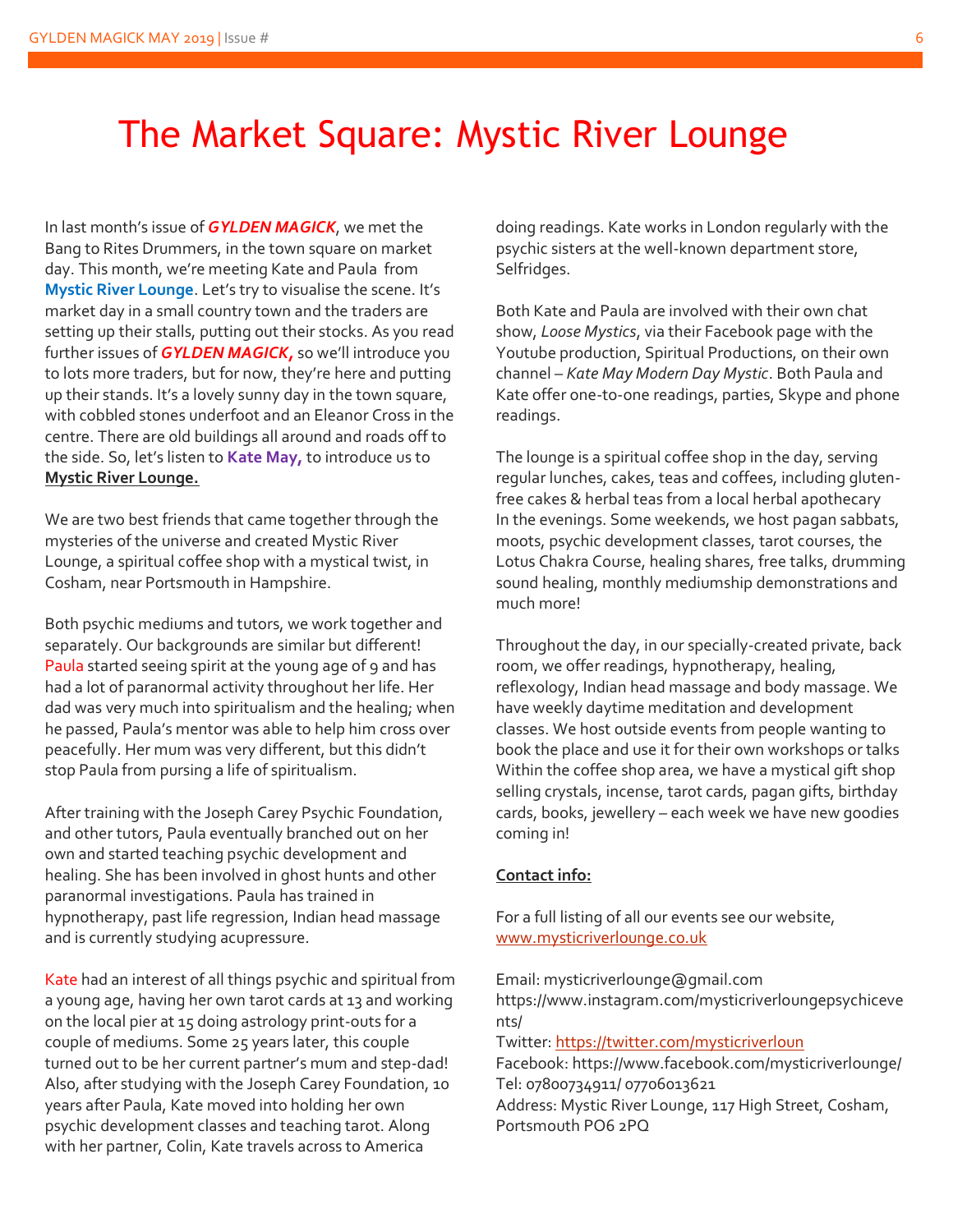### Gylden Magick May 2019









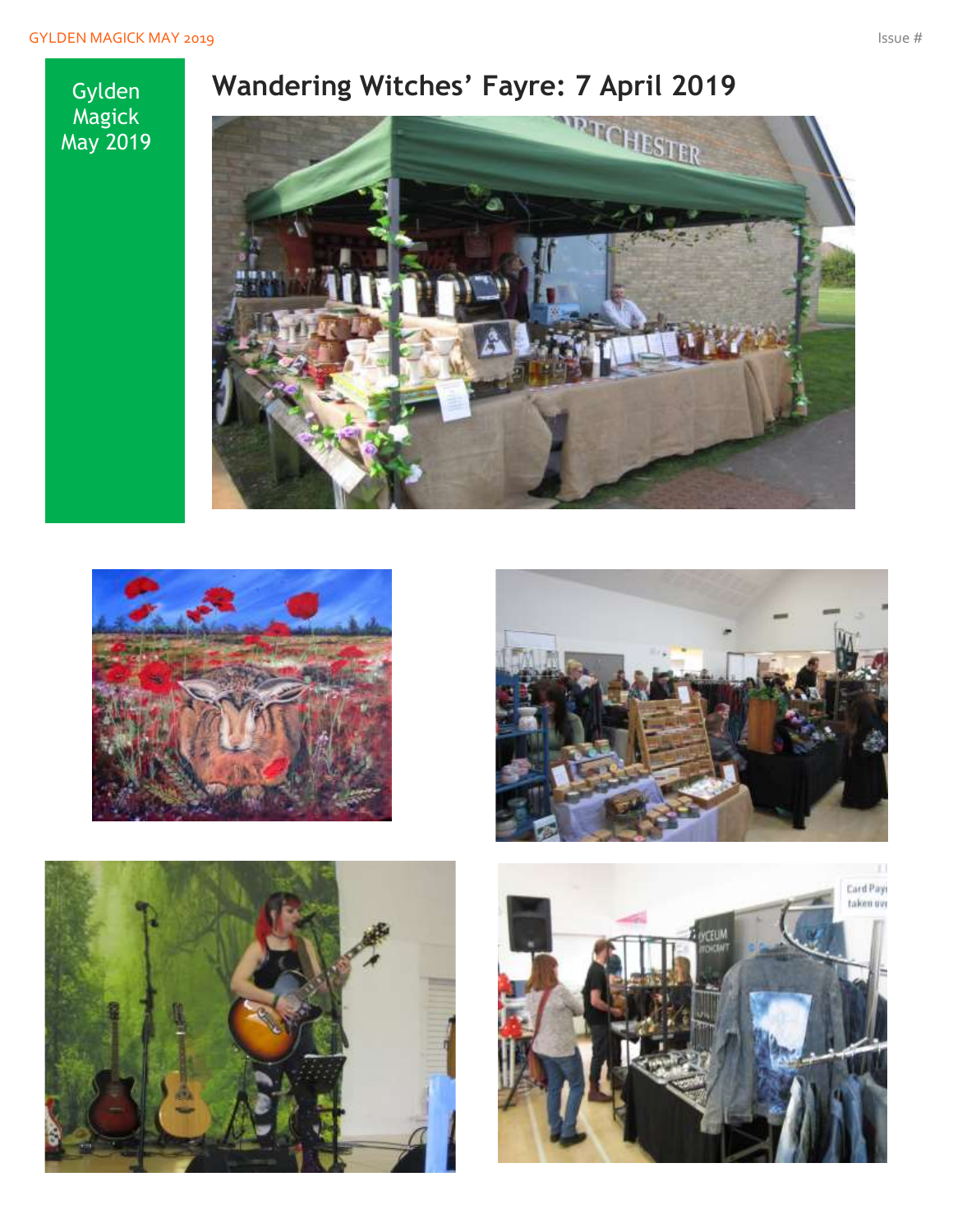# Sparkly Reflections

By Rebecca

**Here goes…**

**I started,**

**That is what counts,**

**I do it daily,**

**A daily decision to surrender my will to something larger and more wonderful than the mind can conceptualise,**

**As that's the point,**

**It just IS,**

**There is no concept,**

**Just limitless possibilities,**

**A blank canvas to paint whatever my soul desires,**

**I feel more alive every step, I step towards loving myself,**

**Every tear,**

**Every no,**

**Every yes,**

**Every letting go,**

**Every letting in,**

**Every fear faced,**

**All observed with love,**

**NOW make sense.**

**HERE in THIS MOMENT,**

**Beyond needing to know why, what or how.**

**IS JUST LOVE!**

**And that just blows my mind.**

**"When a child starts walking for the first time, tremendous trust exists in him that he will be able to walk. Nobody has taught him. He has just seen other people walk, that's all. But how can he come to a conclusion that** *I will be able to walk***? He is so tiny. People are so big, giants compared to him, and he knows that whenever he stands, he falls down - but still he tries. Trust is in-built. It is in your every cell of life. He tries, many times he will fall; he will try again and again and again. AND ONE DAY, TRUST WINS OVER AND HE STARTS WALKING" (attrib. Osho)**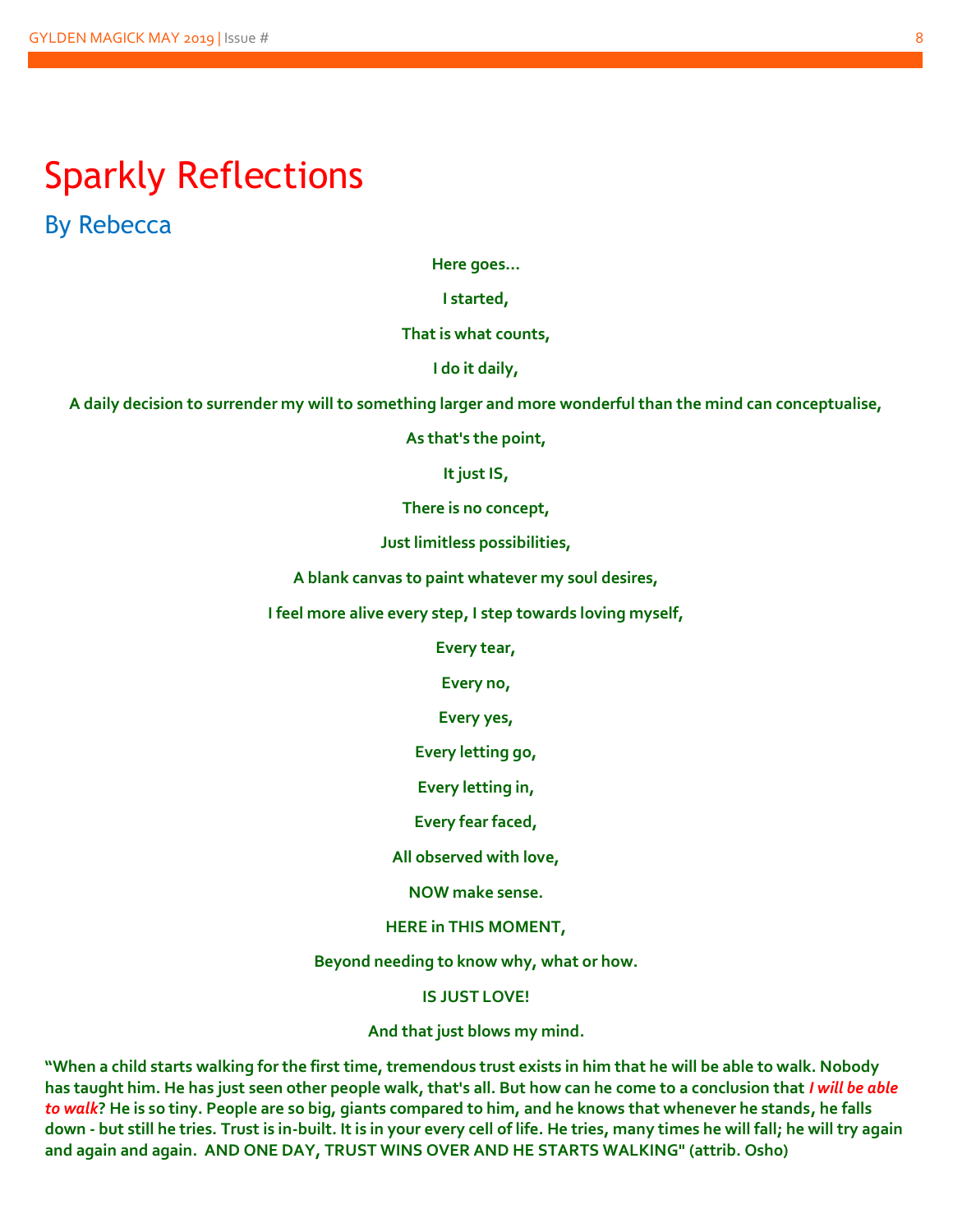# Spi-rituality: Beltaine ritual

### **Ritual by Paul Oakwolf Coombes & report by Gylden Fellowship**

On 28 April, **Basingstoke Pagan Circle** held its Beltaine ritual in the War Memorial Park in Basingstoke. In the past, it must be said that I've attended some chilly and/or extremely wet Beltaine ceremonies on hillsides or in yew groves. Not so this time - it was very sunny and pleasantly warm for those of us in robes, cloaks or Viking gear (it's an open ritual).



The open ceremony was written **by Paul Oakwolf Coombes**, leader of this group and Archdruid for Basingstoke. As the name suggests, this rite was designed for all types of pagan – there's a druidic structure, but the format is quite OK for heathens and witches too.

This time, Paul had built a maypole for people to dance around during the ceremony. There was plenty of dancing as people took coloured ribbons and danced to the beat of a folk drum. And, later, the use of a talking stick permitted members to contribute blessings and stories. Here is an extract from the Beltaine ceremony.

"As the sun returns with more strength, spring is upon us. The Beltaine fires are lit; we rejoice in the returning sun, for this is the time to celebrate – the time to create a new union and a time to behold."

"The seedlings sway gently in the spring breeze. They look for the sun, whilst they drink the spring showers. The grass is in its infant green dress and the violets are in full bloom…the wheel of the year keeps rolling along and the solstice will soon arrive. But for now, we can enjoy the waxing time, the growth and the beauty that's been hidden in mother earth over winter."

The group then performed the shared offerings and blessings of fresh bread and mead. After the ceremony, we went to a local inn for food and drink and a chance to make mini-maypoles.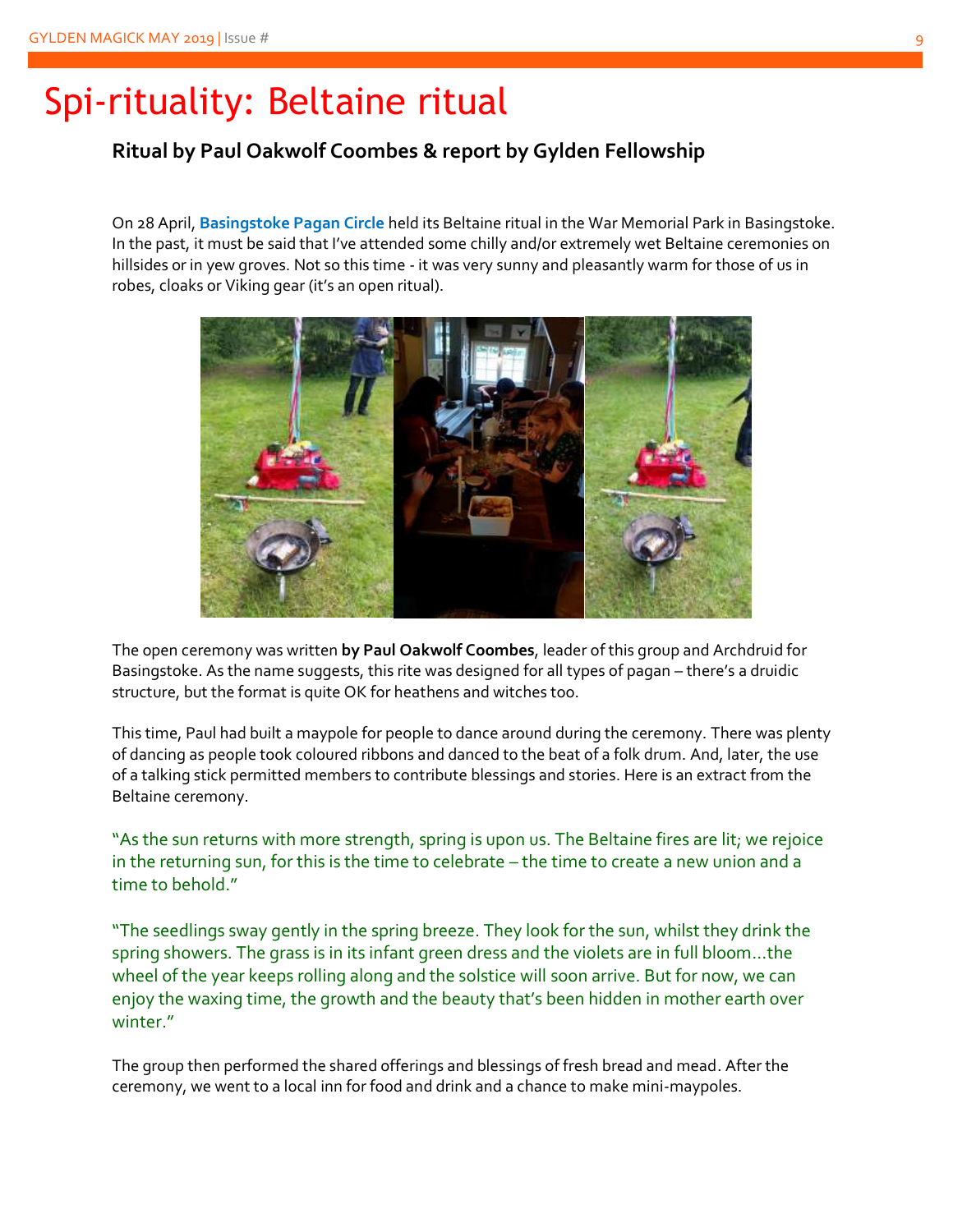## *The Storyteller's archive: Black Shuck*

*Many folk tales feature black dogs, either as companions for gods (such as Wisht Hounds on Dartmoor) or as ghostly signs (such as the Black Dog of Lyme Regis), but there are very few tales that deal with the specific topic of hell-hounds. Black Shuck is one of these exceptions.*

The legend of Black Shuck is not one of those tales of spectral dogs. The name, Shuck, derives from the Saxon word, **scucca**, *meaning demon. He is one of many traditional black dogs in tales, recorded across the British Isles, but Black Shuck was no phantom. His appearances were more demonic, as befits a hell-hound.*

*His first alleged appearance was during a storm on 4 August 1577 at the Holy Trinity Church in Blythburgh (Suffolk). This is an ancient church, dating back to 1087, if not earlier (many churches were built on the sites of earlier pagan sites). Anyway, on this day in 1577, the storm caused the doors of the church to burst open upon the congregation. Thunder sounded outside and the snarling beast crashed in, running through the worshippers. He killed a man and a boy, by tearing them to pieces, before he fled and the steeple collapsed.* 

*On the same day, at St Mary's Church, Bungay (not far from Blythburgh), the Reverend Abraham Fleming described this incident in A Straunge and Terrible Wunder.*

*"This black dog, or the devil in such a likeness (God he knoweth all who worketh all,) running all along down the body of the church with great swiftness, and incredible haste, among the people, in a visible form and shape, passed between two persons, as they were kneeling upon their knees, and occupied in prayer as it seemed, wrung the necks of them both at one instant clean backward, in so much that even at a moment where they kneeled, they strangely died."*

*And so, we have two stories from the same location and the same date, involving a huge black dog, a storm and sudden deaths. And we don't believe in hell-hounds, do we?*

*There is just one problem though. On 16 May 2014, it was reported that archaeologists had discovered the skeleton of a massive dog that would have stood 8-9 feet tall on its hind legs, in the ruins of Leiston Abbey in Suffolk (close to Blythburgh). The remains of the massive dog, which is estimated to have weighed 200 pounds, were found just a few miles from the two churches where Black Shuck killed the worshippers. By carbon dating the bones, it appears to have been buried in a shallow grave at precisely the same time as Shuck is said to have been on the loose, primarily around the Suffolk region. Brendon Wilkins, projects director of archaeological group, Dig Ventures, said: "Most of these legends about dogs may have some roots in reality."* 

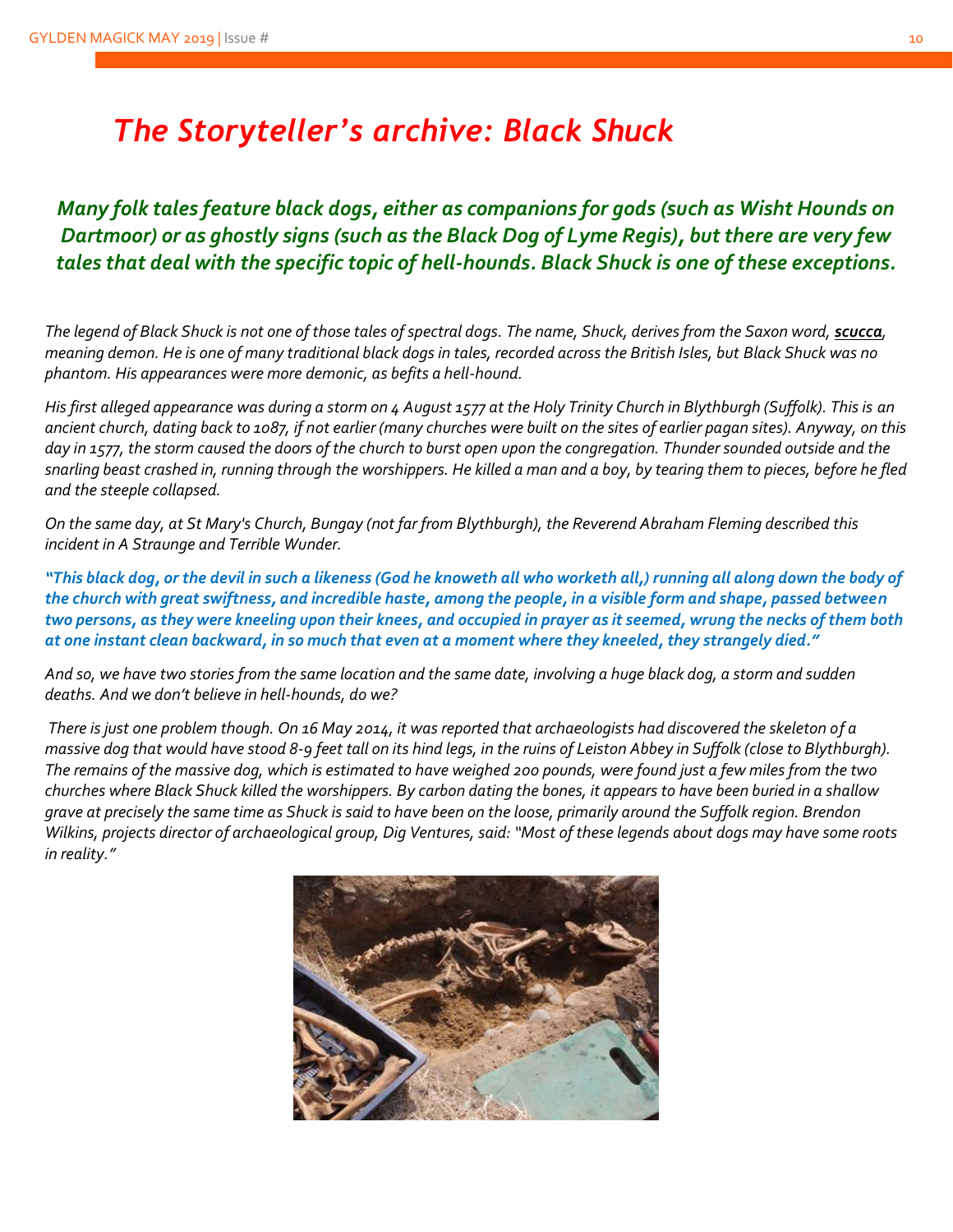# Good witch/ bad witch: morality in witchcraft

#### **By Jonathan Argento**

There's a lot of rather sloppy ideas running wild in relation to morality in witchcraft.

The laziest version asserts that there is a polarity between the right-hand path, a good white witchcraft, and the lefthand path, a sinister black witchcraft. This was an idea originally posed by Madame Blavatsky, founder of the Theosophical Society, developed further by the author and magician, Dion Fortune.

Taken at face value, these rather simplistic distinctions seem to be based upon dualism, more common within monotheistic religions like Christianity, Judaism and Islam. So how did it get applied to witchcraft?

In the 1970s, many witches in the media presented an ongoing battle between good white and evil black witchcraft and (of course), they were the good guys. This rather played into the hands of conservative Christianity, which viewed all witchcraft then as inherently evil, irrespective of whether it was black or white.

Combined with Doreen Irvine's so-called autobiography, *From Witchcraft to Christ*, and *Michelle Remembers* (the equally unbelievable recovered memory account of childhood ritualised abuse), these perceptions prompted the satanic panic of the late 1980s.

In the UK, the *Doorways to Danger* project, funded by the Evangelical Alliance, supplied literature and videos to every secondary school - warning of ritual abuse and satanic witchcraft.

The irony here was that, as a direct result, children were abusively removed from families by child protection agencies for fear of potential abuse, based upon the dubious testimony of evangelical Christian past-life regression therapists. No evidence of ritual abuse was sustained in court and neither was anyone convicted for such a crime. It's a sad period of history that the authorities would rather forget.

Perhaps the problem lies within fledgling Wicca, which was keen to promote a moral case for witchcraft and a curious (but pragmatic) instruction – "*an it harm none – do what thou wilt"* (*see picture below*).

A vague enough statement, that has been variously (or perhaps hilariously) interpreted by some stateside witches last year - as never ever harming and certainly never cursing the Trump administration. I'm assuming these witches have never read Aradia. The very notion of nonharm is an impossible goal, our very existence is harmful to something, whether we eat meat or not.

The Wiccan Rede

Bide the Wiccan Law ye must In perfect love, in perfect trust Eight words the Wiccan Rede fulfill And ye harm none, do as ye will And ever mind the Rule of Three: What ye sends out, comes back to thee follow this with mind and heart And merry ye met, and merry ye part

The second part of the statement, with its Thelemic overtones, encourages a personal responsibility to do what you must – so what would Aleister Crowley do? It's hardly a recommendation to pursue peace and light.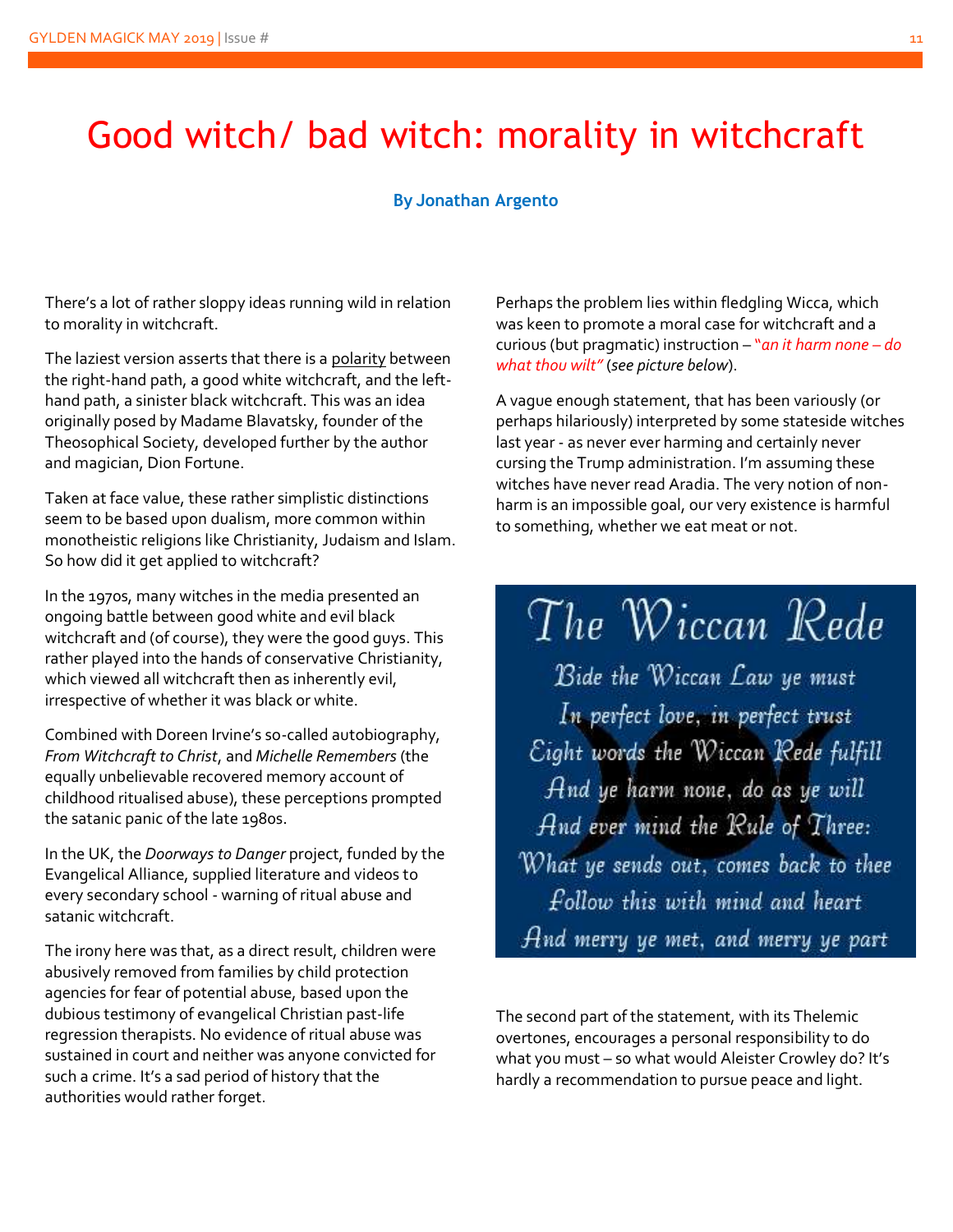Similarly, the *Law of threefold return* sounds like a good idea, but most people use it as a form of instant karma. If it were it true, aggressive capitalism would be as dead as Soviet Bloc communism; sadly, this is not the case! Karma is a Vedic idea whose goal is escape from Samsara, the endless cycle of rebirth, to achieve enlightened Nirvana. It's an engaging idea, but it's not witchcraft.

Is there such a thing as a good witch? Or what makes a witch good? If we pose the same question about a knife, we have to conclude that a good knife cuts as required. A good knife is fit for purpose, irrespective of whether it's used to protect or harm. Clearly, a good witch - is a sharp one!

This leads neatly into a further question. Is magic good by virtue of its intention or its outcome? Of course, this wouldn't be an issue if the two were the same. We have all meant well - only to create a bigger problem (or perhaps that's just me). Traditionally, morality has been defined by following one of three differing instructions.

- Always do whatever God says still sadly a dangerous view.
- Always follow your duty to do the right thing, irrespective of the outcome.
- Always take the action that potentially produces the best outcome for the majority.

It's not hard to find fault with each of these ideas. Perhaps an observation of practice is the best distinction between the left- and right-hand paths. Most descriptions of the right-hand path use a structured model of officers and precepts or rules, not unlike the organisation of a church, temple or lodge.

Regardless of how it is interpreted, there is a sense of convention in this approach. In its more organised format, Wicca would appear to fit here. I'm sure some witches would be horrified at this comparison.

The real problem with rules, is that they prohibit an alternative perspective, inhibit innovation or creativity and (ultimately) lead to division. It certainly accounts for the ever-increasing sects within Protestant Christianity and, maybe, within Paganism too. Perhaps a right-hand path is just too safe?

Does a left-hand approach offer a better alternative? Most witches acknowledge this path favours personal autonomy and breaks with convention - so far so good but also deliberately breaks taboos in magickal working.

For many conservative witches, sex magick, particularly same-sex workings, are a bridge too far. Are taboos, like rules, made to be broken? Is there a specific magickal value in this process? Assuming non-abusive consensual adult agreement - who is to judge? As most magick is results-based, if it works, use it!



If there is a morality in witchcraft, it is better served by taking full responsibility for your actions and *only ever working magick, you are prepared to have worked on you*.

Perhaps the real value of left- and right-hand paths is that they are simply two sides of the same person, different approaches to the same goal. I have long given up on taking seriously those who claim to be white witches, only working exclusively for good. There is simply no historical precedent for this view. Witches cure and curse, harm and heal.

*Jonathan Argento is a witch based on the south coast of England, a former teacher of religion and philosophy, founder of Lyceum Witchcraft and co-founder of Pagan Pride South.*

**Disclaimer: the views and opinions expressed in this article are those of the author, rather than Gylden Fellowship as a whole.**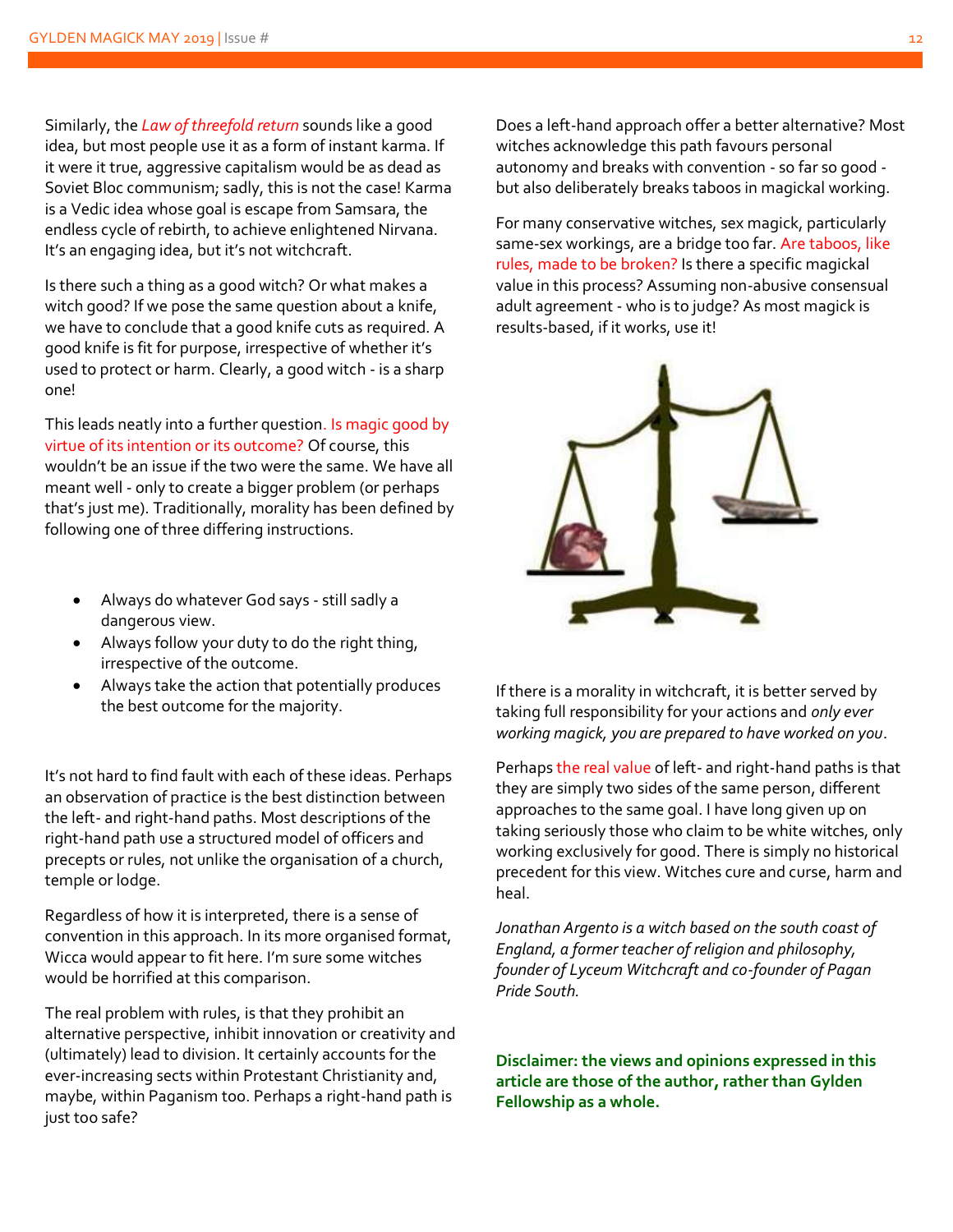# Preview: More Than Memory 2019

**Report by Gylden Fellowship**

### *"If more of us valued food and cheer and song above hoarded gold, it would be a merrier world."*

One of the events that was left out of the Gylden Fellowship calendar for May 2019 was the More Than Memory conference on 25-26 May. It was omitted intentionally, as it is not specifically pagan, but many pagans do read the works of JRR Tolkien, which is why we've included a preview of the event. More Than Memory is a special commemorative conference that celebrates the spiritual imagination and artistic legacy of JRR Tolkien under the auspices of *Fellowship & Fairydust Publications*. The conference is held in the historic city of Oxford, where Professor Tolkien spent so much of his life.

The conference presents a varied selection of speeches, recitations, and musical performances, focusing on spirituality within artistry as it is carried on to this day in so many forms and facets. From history to literature and from poetry to music, the event includes round-table discussions, musical performances and storytelling in the manner of JRR Tolkien's legacy.

The venue is Oxford University, featuring a diverse assortment of international speakers. JRR Tolkien was a devout Catholic and the conference emphasises a major focus on the Catholic historical and literary heritage of Britain. Since his writings have been embraced on a universal level, the event branches out into spiritual storytelling traditions from different religions and cultures throughout the world, to cultivate inter-religious and inter-cultural interests and understanding. Among the topics covered during the weekend are the following.

- 1. What is the traditional Catholic approach to the Realm of Faerie and the Medieval Romances how did Tolkien use this in his creation of Middle Earth?
- 2. In regard to Old English, how did Tolkien's background in that language affect the style of his writing?
- 3. How is the Druidic tradition of spirituality conveyed through storytelling?
- 4. In what way were some of Tolkien's inspirations taken from Pagan Myth?
- 5. How does the Lord of the Rings reflect a spiritual journey, in light of the different story variations shared in modern-day British Paganism?

For a full description of the event, visit this website: [www.sacramentalimagination.com](http://www.sacramentalimagination.com/)

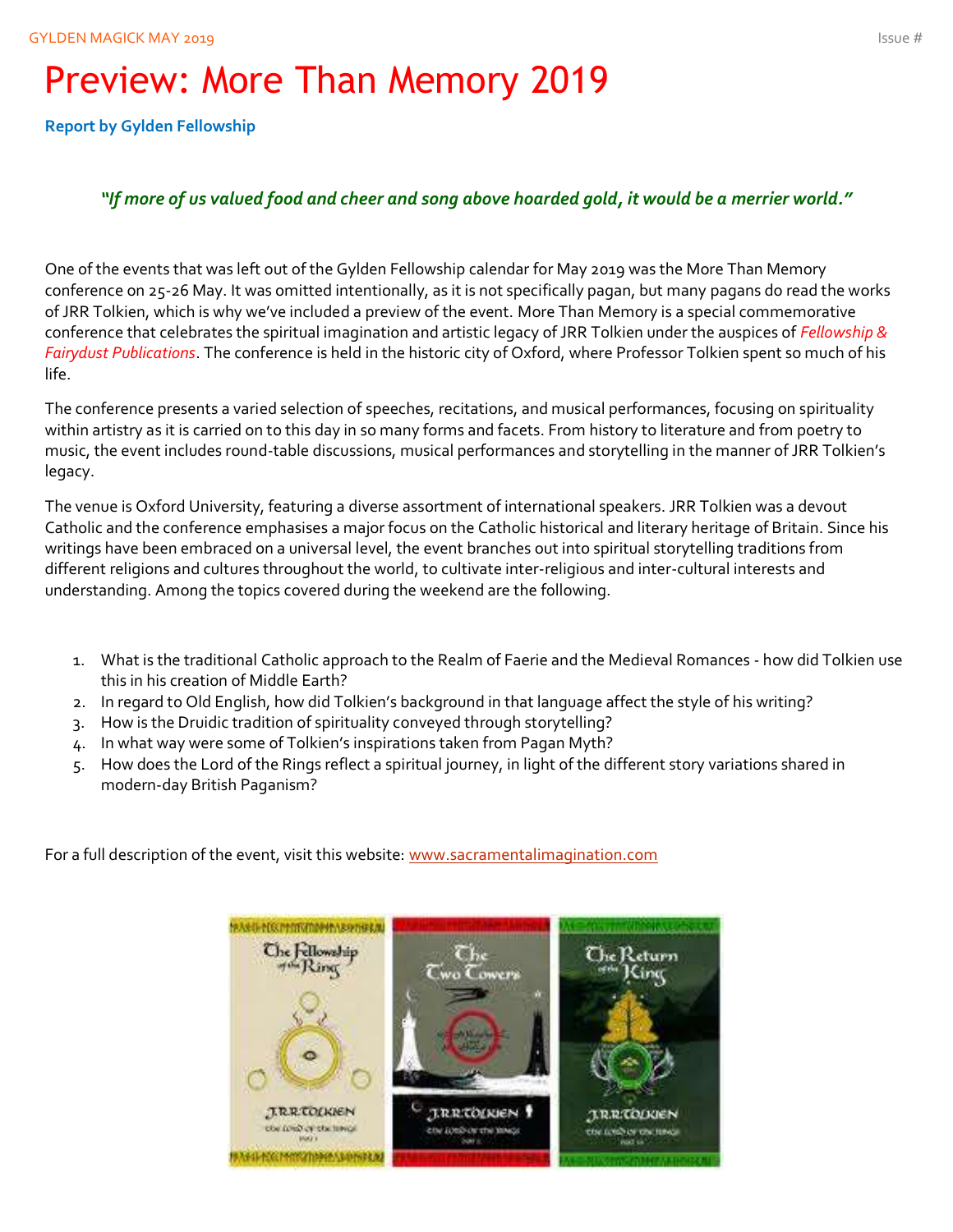# Preview: Violet Flame MBS Fayre

#### **By Ruth Wilkinson**

Following on from its conception in 2014, Violet Flame Holistic Events (VFHE) has grown within the community. Originally, my heart was heavily burdened for the people in our local community, I wanted to do something to help rejuvenate, inspire and unblock negativity in people's lives. Hence VFHE was born, soon expanding along the South Coast, creating a peaceful space for the local community to meet.

We are all about uplifting others, empowering lives and removing emotional, mental and physical fatigues - giving deeper understanding about their life's true purpose grasping the attention of weary souls and uplifting the spirit through our events.

We are now into the year 2019 and this year is the time for change! I can feel it in my bones, this is your year: it's time to focus on **you**. In the past, you have prioritised others first, now it's time for you, take the time to strengthen your body and calm your mind, taking you to a place of great peace and healing. This means preparing you for the next part of your journey and whatever life throws at you.



We invite you to come along and push pause for just a few hours and join Violet Flame's journey of healing through our events. Our **next event** is a Mind Body Spirit fayre in Waterlooville in a beautiful Georgian house. Merchistoun

Hall is set in its own beautiful grounds, 106 Portsmouth Rd, Horndean, Waterlooville PO8 9LJ. The date is **Sunday 19 May, from 1-5pm** - £3 admission, which includes FREE talks/ workshops and raffle (those under 11 years have FREE admission) and there is plenty of free parking.

There will be 40-50 stalls with a selection of exhibitors, healers, therapists and beautiful spiritual gifts and natural beauty products. Running alongside, we have a powerful itinerary of inspirational speakers and workshops. We are also supporting a local charity, Southern Domestic Abuse Services. Extra raffle tickets can be bought and all proceeds go to them, including part of the entrance fee. The VFHE team would love to see you there, and are very welcoming and friendly.

We are stepping out next year, I can feel the spirit pulling me to do this, so I must follow, towards a 2-day or 3-day event, that will run alongside the events we already do. I am so excited, as I'm writing this. All I can say, for now, is that it will let you totally immerse yourself, you will let go and relax, allowing healing vibrations to wash over your soul. A detoxification of the mind, body and emotions!

To keep updated on our events coming up and for more information about us, please follow us on Facebook, Violet Flame Holistic Events, o[r www.violetflameevents.co.uk.](http://www.violetflameevents.co.uk/)

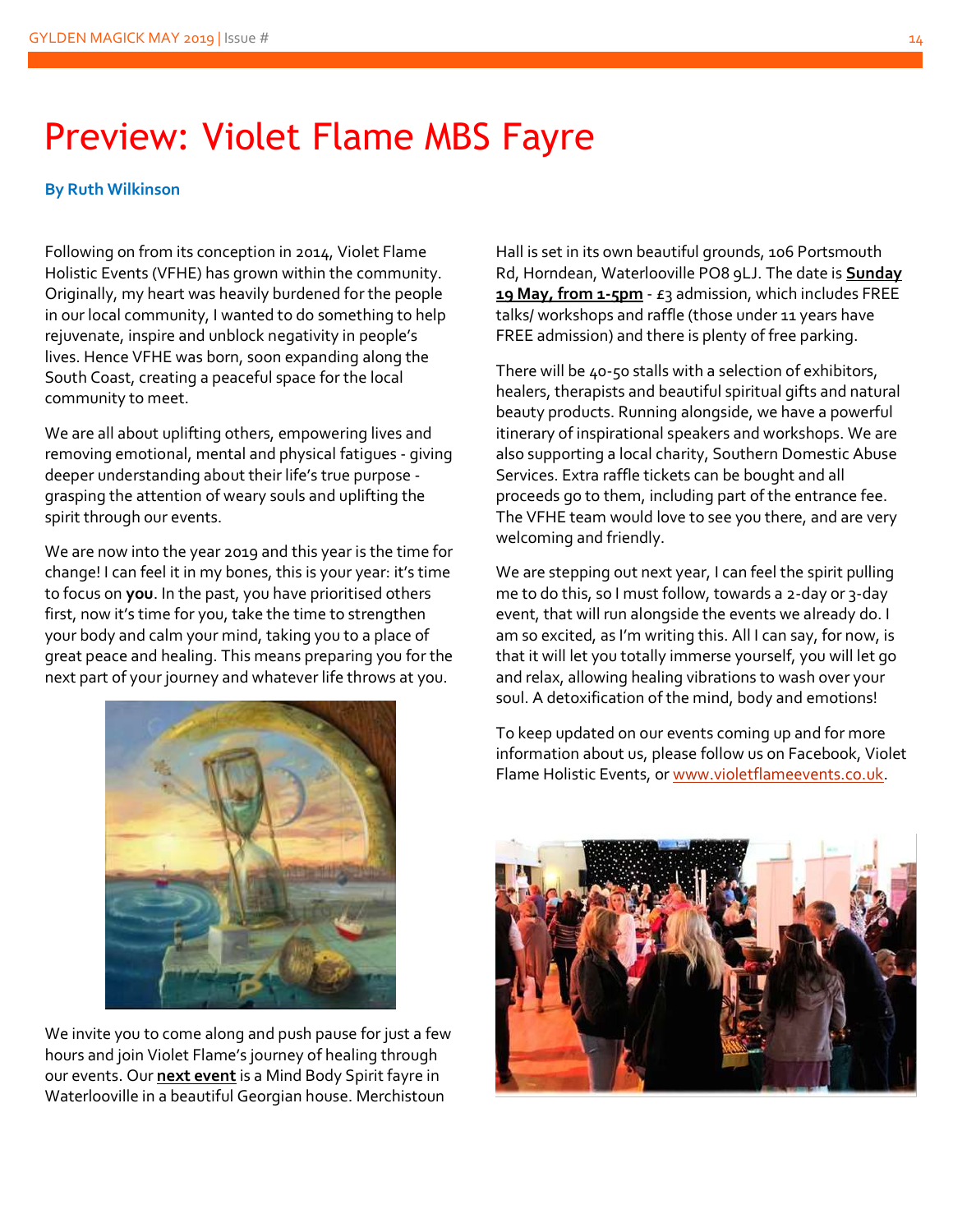GYLDEN MAGICK MAY 2019 **ISSUE #** Issue #



*By Gylden Fellowship*





#### *"Exactly as he spoke, Polly's hand went out to touch one of the rings. And immediately, without a flash or a noise or a warning of any sort, there was no Polly." (Lewis, C.S., The Magician's Nephew.)*

Not all quotes about magickal rings are drawn from JRR Tolkien, although it is interesting that both JRR Tolkien and CS Lewis were great friends during the 1920s and 1930s, while they were working in Oxford. Following on from the earlier piece about the JRR Tolkien conference, it seemed that a guide on rings might be apposite!

I guess we all have our own preferences for types of rings, eg with or without crystals, gold or silver, etc. For those who follow the path of alchemy, a circular ring represented infinity, wholeness and perfection. In pagan terms, a circle is symbolic of Gaia and, also, of a sacred place. We have the Wheel of Life and cast circles for rituals or for magick. One interesting point is that each of our fingers holds correspondences with particular deities, planets and specific virtues.

- Thumb: Aphrodite and the planet, Venus = peace, beauty and love.
- Index finger: Zeus and the planet, Jupiter = education, good luck, growth and improvement.
- Middle finger: Saturnus and the planet, Saturn = wisdom and eternity.
- Ring finger: Apollo and the Sun = happiness, prophecy, good health and material success.
- Little finger: Hermes and the planet, Mercury = travel, finance and communication.

If you are right-handed, the right hand is your dominant hand and is the active hand, whereas the left hand is your receptive hand. And vice versa, if you are left-handed. One way to boost the intent with a magickal ring is to vary the metal or stone you wear in your ring. Bearing in mind that the thumb corresponds to Venus, you might want to improve your love for someone by wearing a ring with the appropriate stones or metals. The traditional witch's ring is silver, but gold and other metals (tin or copper) are available too. To be honest, I love silver in the style of the Irish Celtic Revival, but there are loads of Gothic styles out there too. OK then, here's a brief list of correspondence stones against your fingers.

- Thumb: copper, carnelian, rose quartz, emerald and malachite.
- Index finger: tin, sapphire, topaz and amethyst.
- Middle finger: lead, onyx, obsidian and lapis lazuli.
- Ring finger: gold, ruby, garnet and opal.
- Little finger: silver, citrine, peridot, smoky quartz and amber.